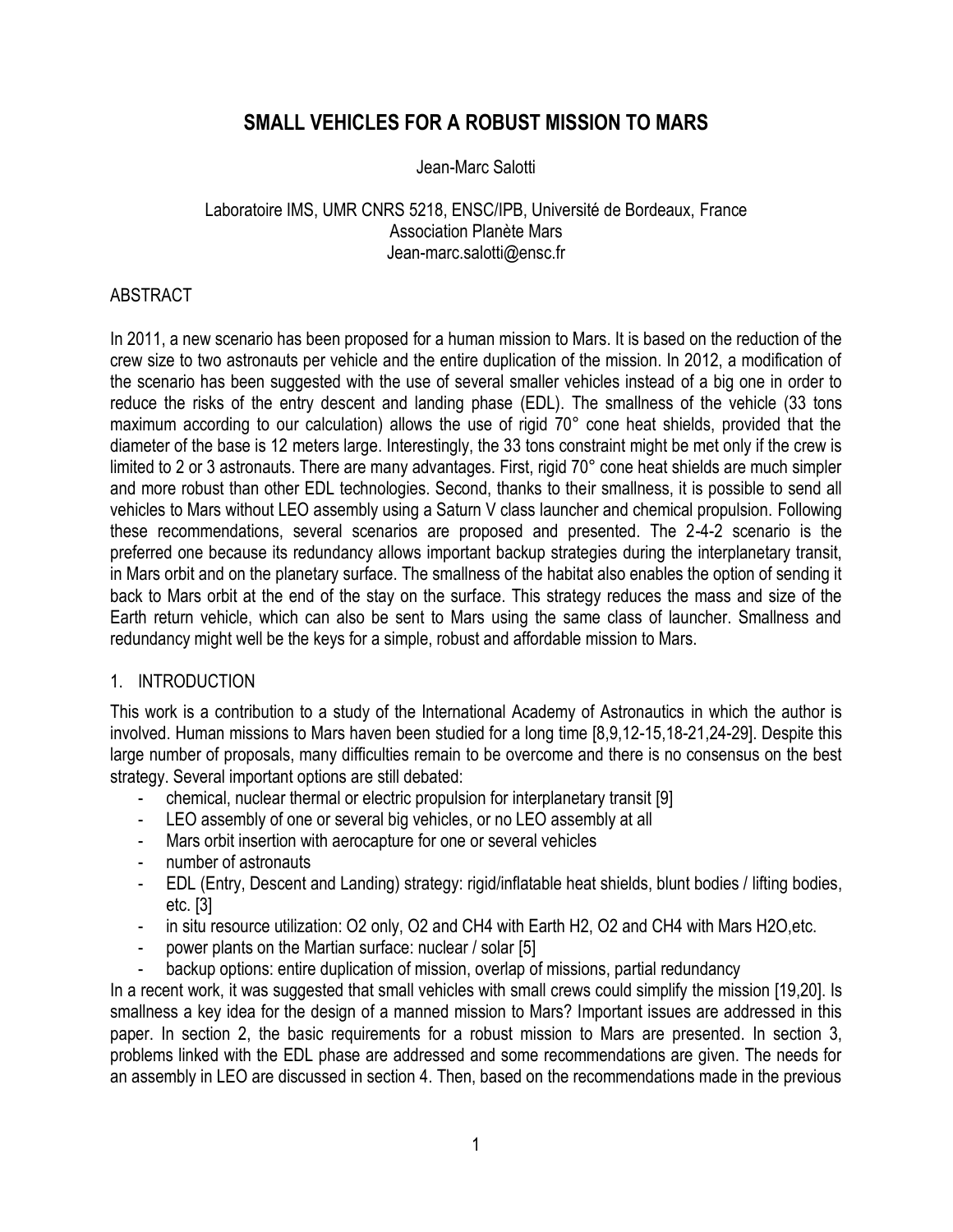sections, several scenarios are proposed and presented in section 5. The preferred one is described with more details in section 6. Finally, a summary of the most important recommendations conclude the paper.

## 2. ROBUSTNESS REQUIREMENTS

A robust mission to Mars should minimize the complexity and risks of the mission and at the same time provide numerous backup strategies to come up with the eventuality of systems failures at every stage of the mission. According to several authors, the main risks are tightly linked to astronautical maneuvers [9,12, 21]:

- Launch from the Earth
- LEO (low Earth orbit) rendezvous
- TMI (Trans-Mars injection)
- Aerocapture or propulsive braking
- EDL (Entry, descent and landing)
- $\bullet$  Launch from Mars
- Mars orbit rendezvous
- TEI (Trans-Earth injection)

Several reasons explain these risks. First, propulsion involves gigantic mechanical forces with intense vibrations during several minutes, which may cause damages or systems failures to other systems of the space vehicle. Second, because of their mass, the duplication of the entire propulsion system with tanks and propellant is unpractical. As a consequence, backup strategies are rather limited. For instance, after TMI (Trans-Mars Injection), it is impossible to come back to Earth in a short delay. As it was the case for the Apollo 13 mission, the fastest come back procedure consists in a free return trajectory using the gravitational field of the targeted planet [29]. Unfortunately, astronautical maneuvers are unavoidable. However, there are several solutions to reduce the risks and the complexity associated to these phases:

- The first idea is to reduce the number of things and the overall mass of what has to be sent to Mars. The size and capacity of a launcher are limited by physical constraints. The number of launches is therefore linked to the initial mass that has to be sent to LEO (IMLEO). If there are options to reduce that mass, they have to be considered with high priority.
- The second is to reduce the size of the vehicles. Several small robotic landers have successfully landed on Mars [1,3]. For small vehicles, the technology readiness level (TRL) is high. However, giant space vehicles require the conception and design of multiple giant engines at the limit of what is technologically feasible. The smaller the space vehicle, the simpler the propulsion systems. In addition, EDL constraints suggest that the reduction of the size of the vehicle might also be very important to simplify the complexity and risks of that particular phase (see Section 3).
- The last idea is to increase the efficiency of the propulsion systems (especially the specific impulse) in order to reduce the amount of propellant, which is the first contributor to the IMLEO [24]. However, it should not be forgotten that the TRL of such propulsion systems is rather low and that the complexity of the entire mission might be impacted. For instance, if a nuclear power plant has to be used, it might have to be sent to a higher orbit before start, it might require large radiators that would make an aerocapture maneuver more complicated and it might also require additional radiation shielding to protect the astronauts.

The robustness of a scenario can also be evaluated according to the number and the quality of backup solutions. A simple solution is to duplicate the entire mission and to enable rendezvous in deep space or on the surface of Mars for a possible transshipment of the crew in the safe vehicle. Another solution is to provide safe havens with other elements of the mission. For instance, the Earth reentry capsule can play the role of a safe haven if the main module of the habitat becomes unsafe; going back to Mars orbit and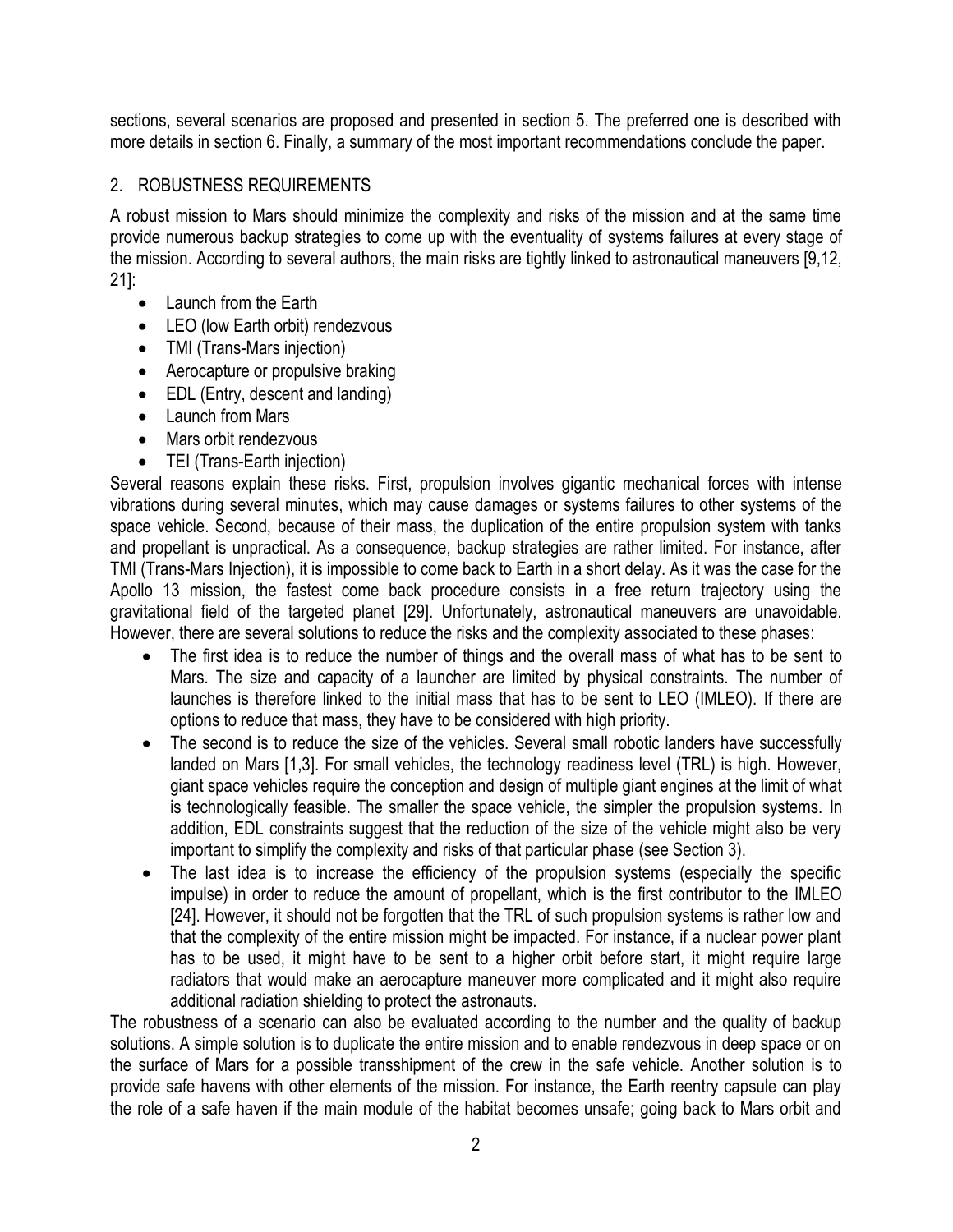joining the Earth return vehicle can also be a backup solution if the surface habitat becomes unsafe. Eventually, if the second manned mission to Mars overlaps with the first one, some assets of the second mission can be used as backup assets for the first one.

## 3. ENTRY, DESCENT AND LANDING

As already explained in previous papers, the size, shape and mass of the landing vehicle have important impacts on the complexity of the EDL technologies and procedures [1,3,6,7,17]. Fundamentally, the ballistic coefficient is the key parameter. If its value is small enough, the Martian atmosphere provides sufficient drag for a natural braking without the use of any complex technology at least until the velocity has decreased to about Mach one. This is typically the case of all robotic landers that have been sent to Mars up to now. However, for higher values of the ballistic coefficient, it is necessary to make adaptations and to control the descent in a different way. There are basically four options:

- The first is to perform an all propulsive descent. This option is rather simple but the required amount of propellant would have a significant impact on IMLEO and the needs for a LEO assembly, which is not desirable (see next section).

- The second is to add another structural element in order to increase the ballistic coefficient. It could be for instance an inflatable heat shield. That solution could bring a lot of complexity because the constraints are not the same at hypersonic and supersonic velocities, the complementary heat shield would have to be positioned and jettisoned accurately and the control of the attitude could be more difficult [3].

- The third idea is to increase the lift. However, when the lift to drag ratio is high, as it was the case for the NASA space shuttle, the control of the descent is complex because the vehicle has to be continuously and accurately oriented in a specific direction. Furthermore, when the velocity has decreased to about Mach one, the vehicle must be quickly reoriented such that the engines of the propulsion system are correctly positioned below the lander.

- Last but not least, it should not be forgotten that the ballistic coefficient is also proportional to the mass of the vehicle. Therefore, another option is to split the payload in several parts and to land with several smaller vehicles with a lower ballistic coefficient.

The last option might have an important impact on the architecture of the mission, the size of the habitable module, the size of the crew, etc. but it should be clearly investigated in the design of the mission because it could really help a lot in the reduction of the complexity of the mission, the reduction of the needs for research and development of new technologies and their qualification in the Martian environment. According to a previous work, which is based on several technical papers dealing with the sizing of EDL systems, 33 tons at Mars entry could be the limit for the use of vehicles with rigid heat shields and simple biconic shapes, for which the TRL is relatively high [3,6,21]. This recommendation has to be taken into account in the design of any mission to Mars architecture.

## 4. LEO ASSEMBLY

In the last NASA design reference architecture for a human mission to Mars, the assembly of huge vehicles in LEO has been identified as one of the riskiest phase of the mission [9]. As been experienced with the international space station, numerous delays can be observed for many different reasons. A heavy launcher may have a failure and may require new developments and qualifications and some equipment may have to be changed or adapted. In addition, assembling several modules in LEO is a complex task that usually requires the presence of astronauts, which in turn requires the presence of a habitable module. Moreover, it the operation lasts several years, there is a need to control and periodically reposition all modules on an appropriate orbit by means of a wet propulsion system, which also has to be sent to LEO. The mass of the reboost modules has been estimated to a hundred tons in the NASA reference mission [9]. For all these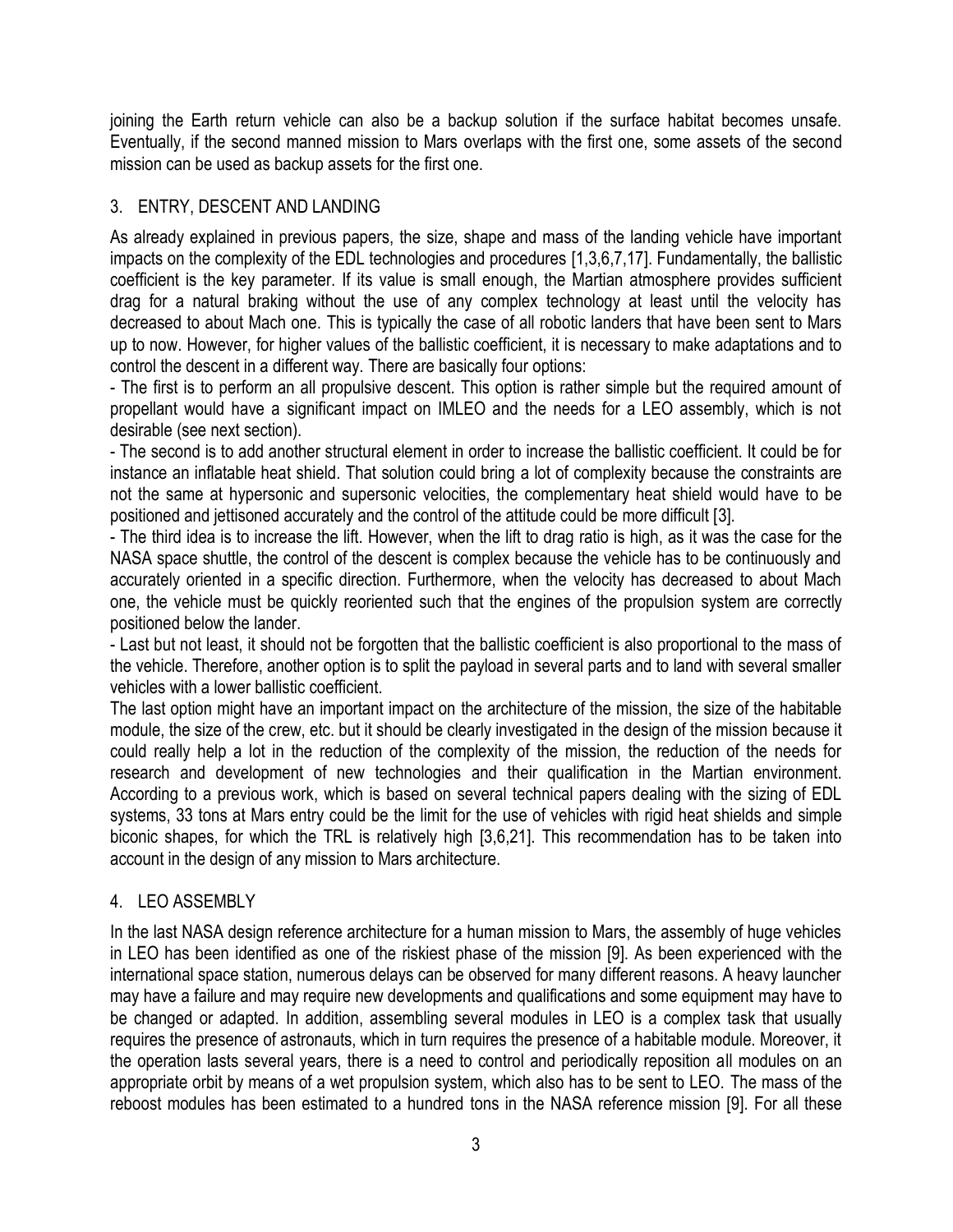reasons, an evident recommendation for any realistic mission to Mars is that the assembling of huge vehicles in LEO should be avoided or at least made as simple as possible so that all space operations can be performed in less than a few months with very simple tools and a small number of resources. There probably exists only one strategy to overcome the difficulty. The idea is to divide the payload in several parts and to use small vehicles that can be directly sent to Mars. An important question is the maximum payload that can be directly sent to Mars? Let us make some simplifications and assume the following parameters:

- $\triangle$   $\triangle$  V = 3.6 km/s from LEO to Mars
- $\bullet$  ISP = 450s for the propulsion system (chemical)
- $\bullet$  M<sub>u</sub> is the payload mass (useful) and M<sub>p</sub> is the mass of propellant
- r, the structural mass to propellant mass ratio of the propulsion system, is set to 12%
- Two stages for the TMI propulsion systems (1.8 km/s for each stage)

Tsiolkovski's equation allows us to estimate, in a first order approximation, the mass of the propellant for TMI according to the payload mass:

$$
\Delta V = ISP \cdot g \cdot \ln \left( \frac{M_u + (1+r)M_p}{M_u + rM_p} \right) \tag{1}
$$

Let 
$$
K = e^{\frac{\Delta V}{lSP \cdot g}}
$$
, we get:  $M_p = \frac{K-1}{(1+r) - rK} M_u$  (2)

Let us assume that the maximum LEO capability is 130 metric tons (NASA Space Launch Systems specifications) and that there is an increase of 10% for fairing and integration. Then according to our calculations, the maximum payload for a direct TMI maneuver is 46 tons. To conclude this part, the recommendation is to design interplanetary vehicles lighter than this mass.

## 5. POSSIBLE SCENARIOS

In the previous sections, some important recommendations have been made for the architecture of the mission. The main ones are:

- to reduce the IMLEO as much as possible
- to send small vehicles to Mars (< 46 tons) in order to avoid a long and complex LEO assembly
- to land small vehicles on Mars (< 33 tons at Mars entry)

Several scenarios are presented thereafter to show that it is possible to take them into account and to achieve interesting mission architectures. There are all based on a reduction of the crew to 3 or 4 astronauts, which is assumed to be manageable [4,6,16,19].

 $\bullet$  Scenario A: 2-4-2

This scenario has already been described with great details [21]. The idea is to reduce the crew size to only two astronauts per habitable module and to duplicate the entire mission in order to provide numerous backup situations. The total number of vehicles is six but the mission campaign is divided in two parts. Two years in advance, two cargo vehicles are sent to the surface of Mars. Then, two manned vehicles and two Earth return vehicles are sent to Mars.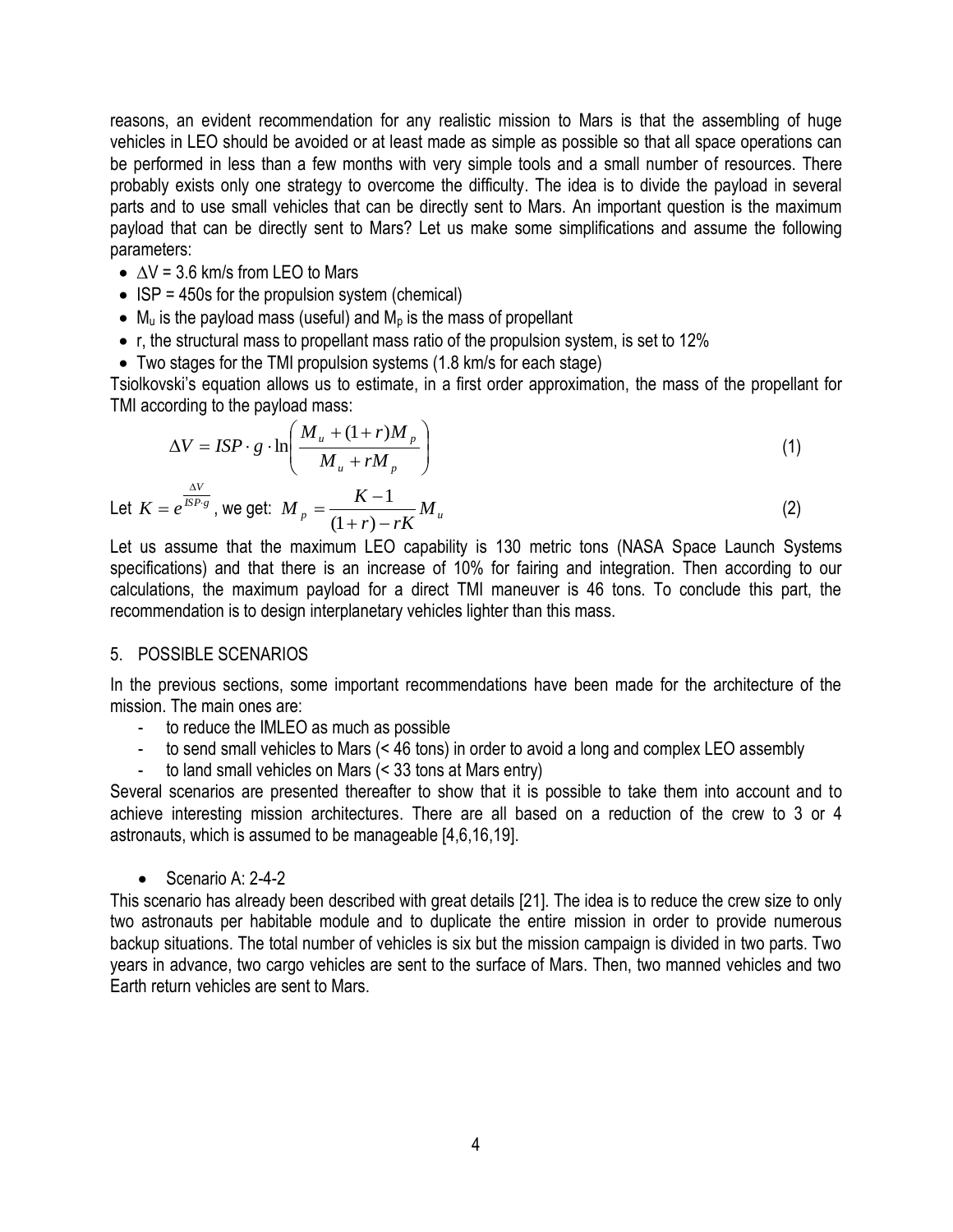The manned vehicles land on Mars close to their cargo while the two others wait in Mars orbit. At the end of their stay, the two MAV (Mars ascent vehicles) perform a rendezvous in Mars orbit with their Earth return vehicle, which are finally used for the return to Earth. The strength of this scenario is the availability of another backup vehicle for the interplanetary transits, on the surface of Mars and for the launch from Mars. It also respects the recommendations of using small vehicles that can directly be sent to Mars. All vehicles use aerocapture for Mars orbit insertion and are small enough for standard EDL as it is suggested in section 3. The Mars ascent vehicle is fueled thanks to an in situ propellant production unit (ISPP).

• Scenario B:

In this scenario, there are four vehicles. The first is a cargo with a MAV and an ISPP unit that is sent to the surface of Mars two years prior to the manned vehicle. The second is a manned vehicle with a dual use habitable module for a crew of three astronauts. The habitable module is used during the first interplanetary transit and on the surface of Mars. The two last vehicles have to be assembled in LEO. The first is the wet propulsion system of the Earth return vehicle and the second is the habitable module of the same vehicle. They can be already assembled as a payload of a heavy launcher. However, a second launch is required to send to LEO and assemble that vehicle with the propulsion system required for the trans-Mars injection maneuver. Another option is to send the two vehicles separately and to perform the junction in Mars orbit. This last option might be preferable and not risky for the crew if the junction is performed prior to the launch of the manned vehicle. The feasibility of this scenario remains to be assessed but one way or the other it seems to be manageable.

• Scenario C:

This scenario is similar to scenario B in the number and size of the vehicles. The first vehicle is also a cargo that sends a MAV and an ISPP unit to the surface of Mars. The second vehicle includes the surface habitat. It is unmanned during the interplanetary transit. The third vehicle includes the habitable module that has to be used for both interplanetary transits. Finally, the fourth vehicle brings the propulsion systems of the ERV to Mars orbit. As for scenario B, there is a crew of three astronauts. In Mars orbit, there are two junctions. First, the two parts of the ERV are assembled, propulsion system and interplanetary habitat. Then another junction is needed to transfer the crew from the interplanetary habitat to the surface habitat. After landing, exploration of Mars and fueling of the MAV, the crew comes back to Mars orbit and join the ERV for the return to Earth.

• Scenario D:

Scenario D is similar to scenario C but the interplanetary vehicle is changed into a nuclear thermal rocket. This scenario is also a reduced version of the last NASA reference mission. The reduction of the crew from 6 to 3 astronauts allows important mass savings. The smallness of the habitable module and the reduction of the consumables play an important role but there also are important impacts on the mass of EDL systems, the mass of the ascent vehicle, the mass of the ISPP unit and the mass of the Earth reentry capsule. This scenario is interesting if the mass of the interplanetary vehicle is small enough to avoid one launch and one junction in Mars orbit. An in-depth analysis has to be made to check its feasibility.

Scenario E:

Scenario E corresponds to the well-known Mars Direct scenario with a reduction of the crew to three astronauts [27]. According to previous calculations, the feasibility of the scenario remains uncertain because of the mass and size of the ERV [19]. However, it would be by far the simplest scenario. If some reductions on the mass of EDL and life support systems can be expected without compromising the safety of the crew, it should be seriously considered.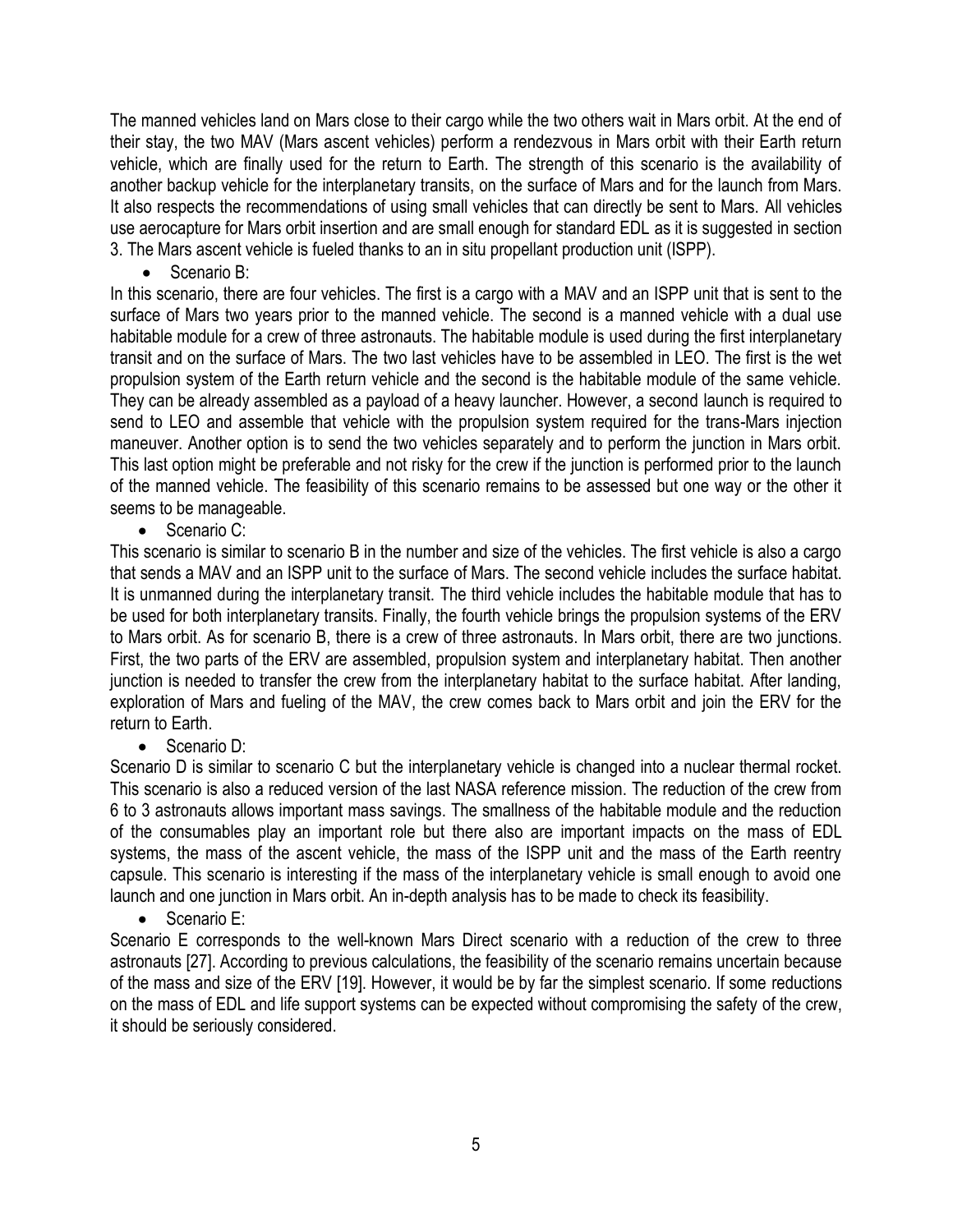

Figure 1: Illustration of the 2-4-2 scenario.

## 6. PREFERRED SCENARIO

Considering the risks of the mission and especially the availability of backup options, the preferred scenario is the first one. It is indeed the only one that provides simple backup strategies during interplanetary transits and on the surface of Mars. An overlap of two consecutive missions can add numerous backup strategies to the other scenarios. However, it also adds important constraints on the program and on the choice of the landing sites. A synthetic view of the 2-4-2 scenario is presented Figure 1 and the details of the payload for each vehicle are given in Table 1, 2 and 3. The sizing of the habitable modules, EDL and ISRU systems are based on previous studies [3,6,9,21].

|                                                                              | Command module dry mass (Earth re-entry capsule) | 4200    |  |  |
|------------------------------------------------------------------------------|--------------------------------------------------|---------|--|--|
| Command module                                                               | Consumables for the return                       | 3100    |  |  |
| Subtotal command module (margin not included)                                |                                                  |         |  |  |
| Service module                                                               | Propulsion system, engines and tanks (kg)        | 2900    |  |  |
|                                                                              | Propellant (kg)                                  | 24000   |  |  |
|                                                                              | Heat shield for aerocapture (kg)                 | 2000    |  |  |
| Subtotal service module                                                      |                                                  |         |  |  |
| Subtotal (kg)                                                                |                                                  | 36200   |  |  |
| Margin 20%                                                                   |                                                  | 7240    |  |  |
| Total for TMI, rounded (kg)                                                  |                                                  |         |  |  |
| Transfer in LEO (exchange between the astronauts and the return consumables) |                                                  | $-3100$ |  |  |
| Launch escape system                                                         |                                                  | 1000    |  |  |
| Total at launch from Earth (kg)                                              |                                                  |         |  |  |

| Table 1: Earth return vehicle. |
|--------------------------------|
|--------------------------------|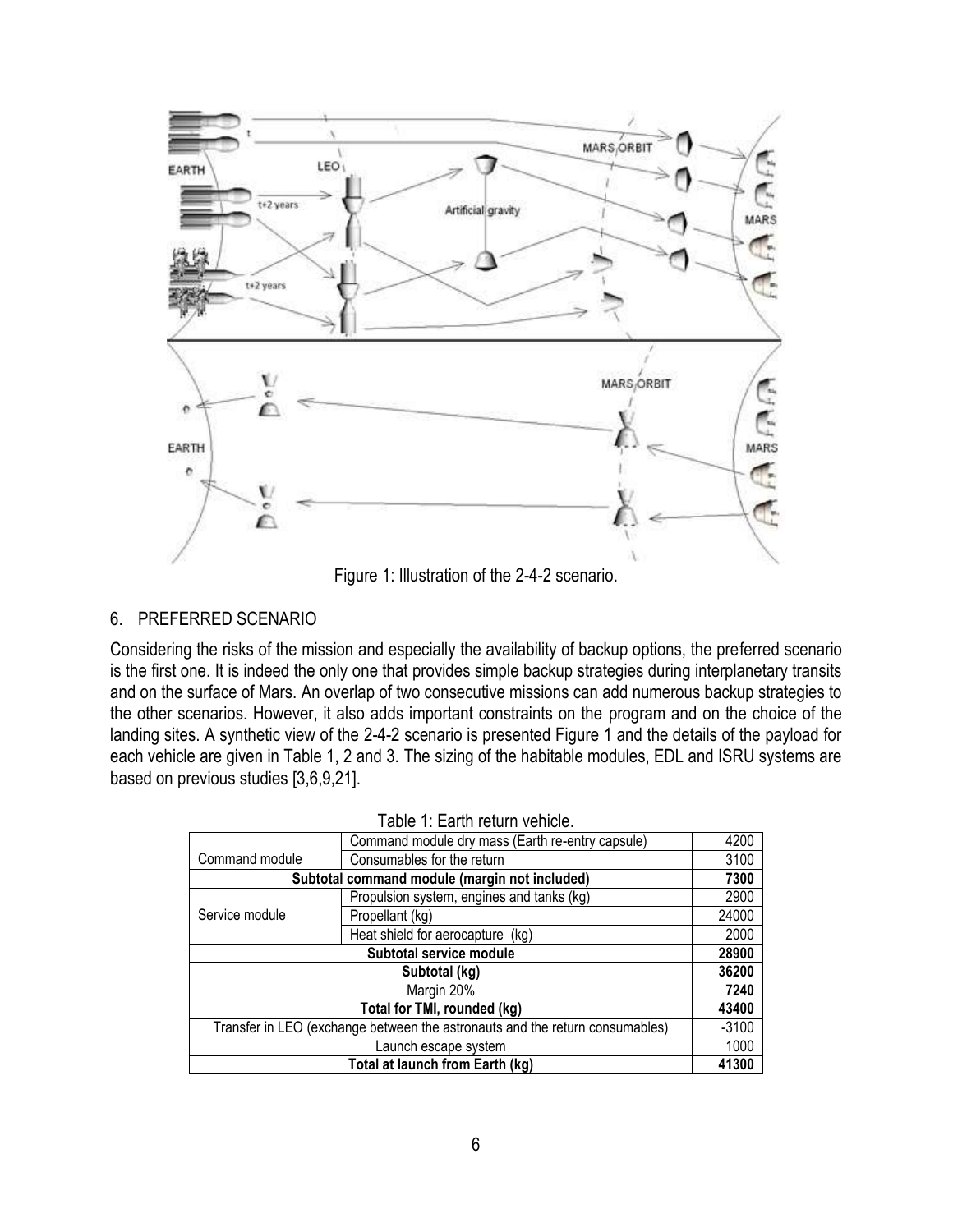| Table 2: Cargo vehicle |                                              |       |  |  |
|------------------------|----------------------------------------------|-------|--|--|
| Payload                | Excavation systems (kg)                      | 3000  |  |  |
|                        | Water extraction systems (kg)                | 1100  |  |  |
|                        | Sabatier reactor and electrolysis unit (kg)  | 2810  |  |  |
|                        | Power systems (kg)                           | 3850  |  |  |
|                        | Structure and packaging (kg)                 | 1000  |  |  |
|                        | Backup consumables (kg)                      | 3100  |  |  |
|                        | Science equipment (kg)                       | 600   |  |  |
|                        | Total payload, margin included (kg)          | 15460 |  |  |
| EDL<br>systems         | Propulsion system, 1.5 MN engines (kg)       | 1500  |  |  |
|                        | Propellant, 15% of entry mass (kg)           | 4600  |  |  |
|                        | Structure, tanks and other systems, 10% (kg) | 3100  |  |  |
|                        | Heat shield, 12% of entry mass (kg)          | 3700  |  |  |
|                        | Subtotal (kg)                                | 12900 |  |  |
|                        | Margin 20% (kg)                              | 2580  |  |  |
|                        | Total EDL (kg)                               | 15480 |  |  |
|                        | 31000                                        |       |  |  |

#### **Subsystem Mass estimation (kg) Habitat** Life Support System (kg) 3500 EVA equipment (kg) 200 Comm/info management (kg) 320 Power prod. 30 kWe P.V.A. (kg) 1200 Thermal control system (kg) 400 Structure (kg) 2000 Consumables for Mars surface (kg) (3100 kg also in cargo) 3100 Small rovers (x2) (kg) and the state of the state of the state of the state of the state of the state of the state of the state of the state of the state of the state of the state of the state of the state of the state of EVA consumables (kg)  $\vert$  400 **Subtotal for Mars surface (kg) 11500** Margin 20% 2300 **Total for Mars surface (kg) 13800 EDL systems** Propulsion system, engines (kg) 2000 Propellant, 15% of entry mass (kg) 4500 Structure, tanks and other systems (kg)  $\vert$  4000 Heat shield, 12% of entry mass (kg) 3600 **Subtotal (kg) 14100** Margin 20% (kg) 2820 **Total EDL (kg) 16920 Total at Mars entry, rounded (kg) 31000 LEO** Consumables for outbound 3100 **Total LEO 34100 Launch**  $\vert$  Transfer in LEO  $\vert$  3100 **Total, rounded (kg) 37000**

#### Table 3: Habitat lander.

An important problem linked with most Mars mission scenarios is that a launch escape system is required on top of the launcher for safety reasons. Such a system can be associated to a small capsule but not to a heavy habitable module. As a consequence, another manned vehicle is usually needed to send the crew to LEO and make the junction with the interplanetary vehicle. In the 2-4-2 scenario, another strategy is possible. The astronauts are sent to LEO in the Earth return vehicle (ERV) because it includes the re-entry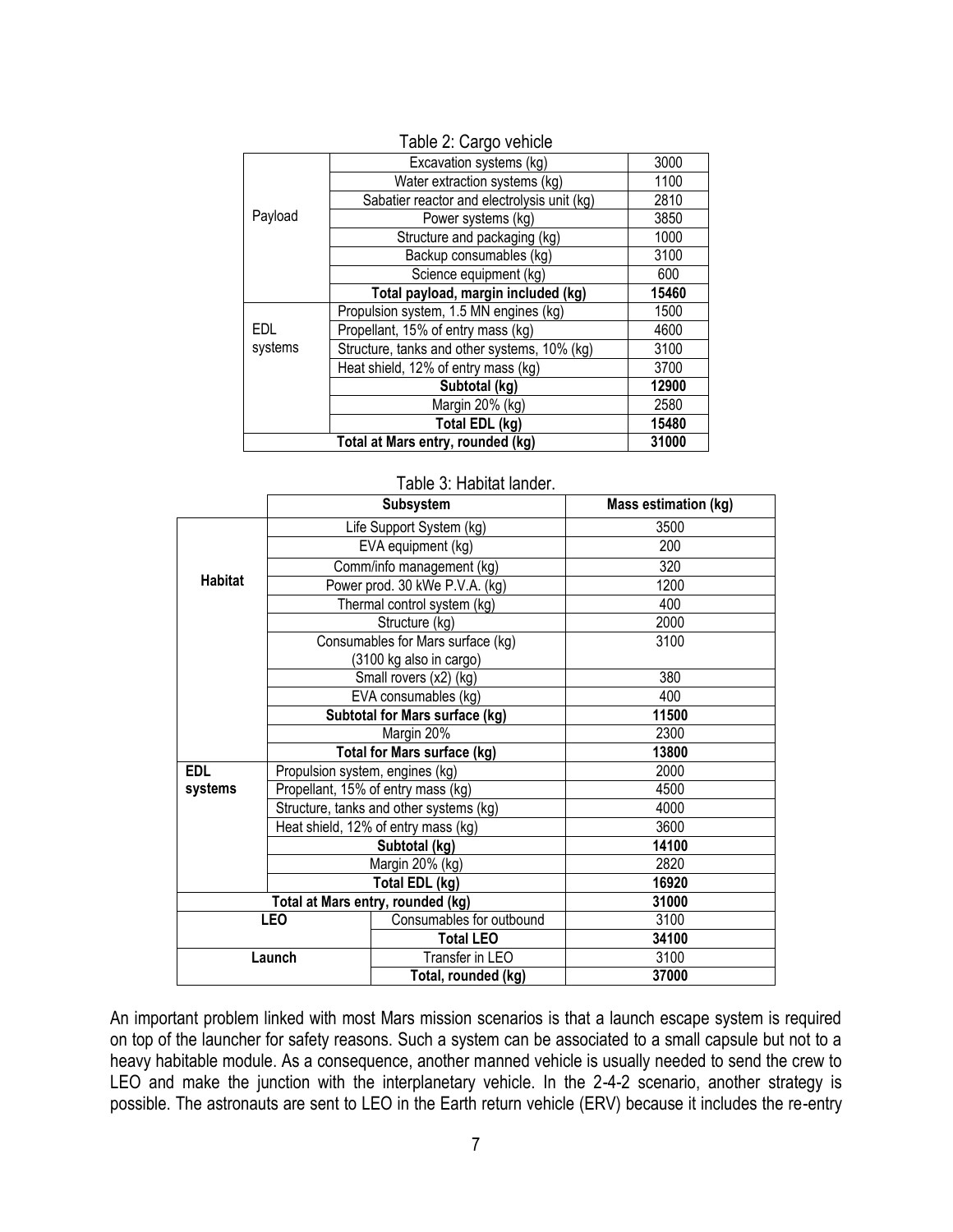capsule that can also be used in association with the launch escape system. In LEO, a junction is carried out with the manned interplanetary vehicle for an exchange. The astronauts are transferred in that vehicle for the interplanetary transit while the consumables for the return are stored in the ERV. Other details of the scenario are presented in a previous paper [21].

## 7. CONCLUSION

The main conclusion of this study is that it is possible to avoid LEO assembly and to reduce the complexity of EDL systems and procedures, which are two important difficulties of manned missions to Mars. In order to avoid LEO assembly, the recommendation is to design interplanetary vehicles lighter than 46 tons. In order to reduce the complexity of the EDL systems, the recommendation is to design landers lighter than 33 tons at Mars entry. The smallness of the vehicles is therefore an important issue. The 2-4-2 scenario, which is one possible solution among several others, respects these two constraints thanks to the following choices:

- A reduction of the crew to 2 astronauts per vehicle.
- Aerocapture for all vehicles.
- Optimization of ISPP [22].

The final recommendation is to look at the exact requirements of the first human mission to Mars and to determine a sustainable roadmap.

## REFERENCES

[1] E. Allouisa, A. Ellerya, C.S.Welch, Entry descent and landing systems for small planetary missions: Parametric comparison of parachutes and inflatable systems for the proposed Vanguard Mars mission, Acta Astronautica vol. 59, 911-922, 2006.

[2] G. Antonutto and P. E. di Prampero, Cardiovascular deconditioning in microgravity: some possible countermeasures, European Journal of Applied Physiology, vol. 90, no 3, 283-291, 2003.

[3] R.D. Braun and R.M. Manning, Mars Entry, Descent and Landing Challenges, Journal of Spacecraft and Rockets, Vol. 44 (2), 310–323, Mar-Apr, 2007.

[4] Y. Clearwater, Human Factors and Crew Size Studies, Presentation at Mars Exploration Study Workshop II, NASA Conference Publication 3243, conference held at NASA Ames Research Center, May 24-25, 1993.

[5] C. Cooper, W. Hofstetter, J. A. Hoffman, E.F. Crawley., Assessment of architectural options for surface power generation and energy storage on human Mars missions, Acta Astronautica, vol. 7-8, 1106-112, 2010.

[6] J.A. Christian, K. Manyapu, G.W. Wells, J.M. Lafleur, A.M. Verges and R.D Braun, Sizing of an Entry, Descent, and Landing System for Human Mars Exploration, Journal of Spacecraft and Rockets, Vol. 45, No. 1, pp. 130–141, Jan-Feb, 2008.

[7] J. Cruz, A. Cianciolo, R. Powell, L. Simonsen, R. Tolson. Entry, descent, and landing technology concept trade study for increasing payload mass to the surface of Mars, 4<sup>th</sup> International Symposium on Atmospheric Reentry Vehicles and Systems, Arcachon, France, 2005.

[8] B. G. Drake, ed., Reference Mission Version 3.0 Addendum to the Human Exploration of Mars: The Reference Mission of the NASA Mars Exploration Study Team - EX13-98-036 - Exploration Office, NASA Johnson Space Center, June, 1998. (DRM 3.0)

[9] B.G. Drake ed., Mars Architecture Steering Group, Human Exploration of Mars, Design Reference Architecture 5.0 (and addendum), NASA Johnson Space Center, 2009. (DRA 5.0)